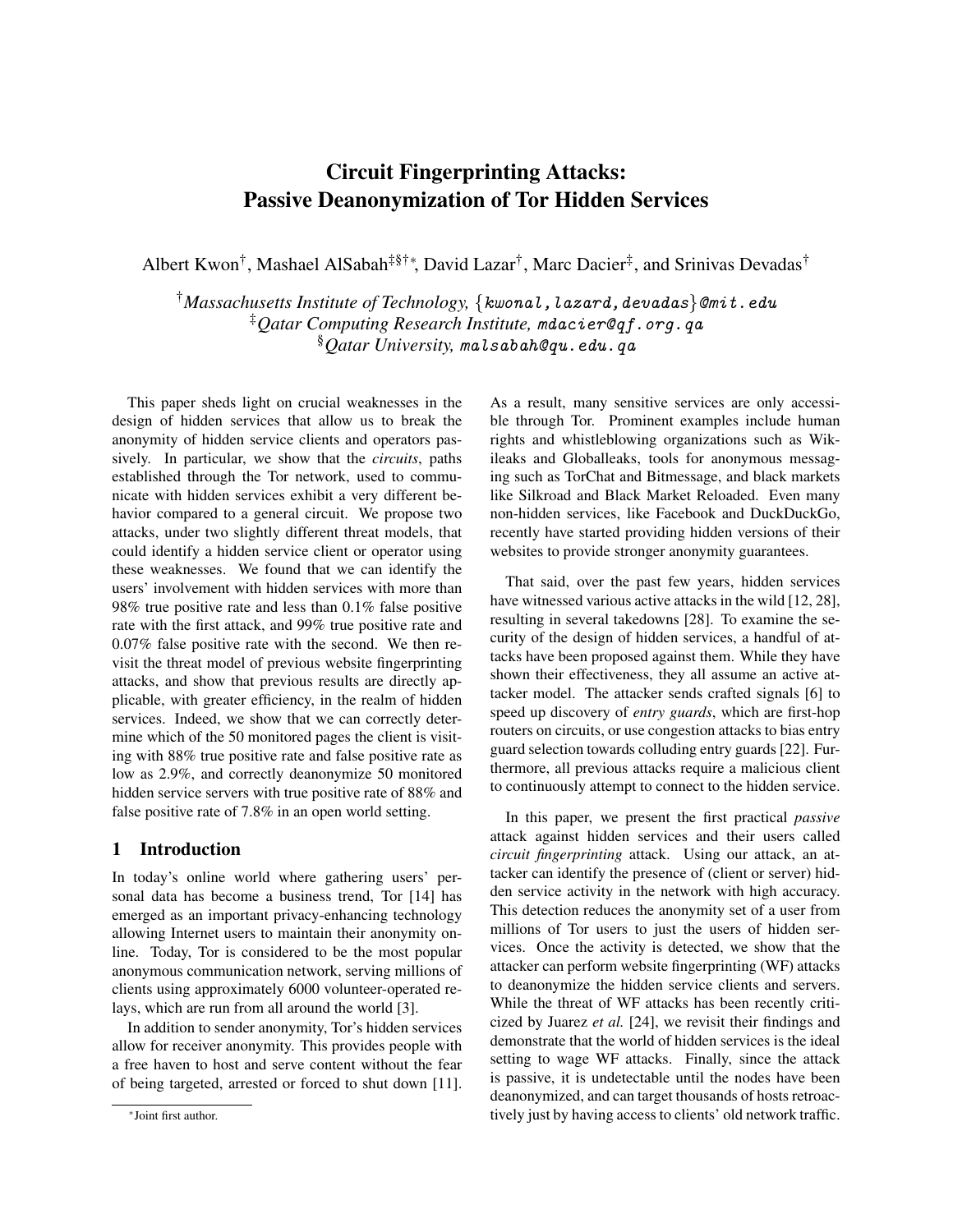Approach. We start by studying the behavior of Tor circuits on the live Tor network (for our own Tor clients and hidden services) when a client connects to a Tor hidden service. Our key insight is that during the circuit construction and communication phase between a client and a hidden service, Tor exhibits fingerprintable traffic patterns that allow an adversary to efficiently and accurately identify, and correlate circuits involved in the communication with hidden services. Therefore, instead of monitoring every circuit, which may be costly, the first step in the attacker's strategy is to identify suspicious circuits with high confidence to reduce the problem space to just hidden services. Next, the attacker applies the WF attack [10, 36, 35] to identify the clients' hidden service activity or deanonymize the hidden service server.

Contributions. This paper offers the following contributions:

- 1. We present key observations regarding the communication and interaction pattern in the hidden services design in Tor.
- 2. We identify distinguishing features that allow a passive adversary to easily detect the presence of hidden service clients or servers in the local network. We evaluate our detection approach and show that we can classify hidden service circuits (from the client- and the hidden service-side) with more than 98% accuracy.
- 3. For a stronger attacker who sees a majority of the clients' Tor circuits, we propose a novel circuit correlation attack that is able to quickly and efficiently detect the presence of hidden service activity using a sequence of only the first 20 cells with accuracy of 99%.
- 4. Based on our observations and results, we argue that the WF attacker model is *significantly more realistic and less costly* in the domain of hidden services as opposed to the general web. We evaluate WF attacks on the identified circuits (from client and hidden service side), and we are able to classify hidden services in both open and closed world settings.
- 5. We propose defenses that aim to reduce the detection rate of the presence of hidden service communication in the network.

Roadmap. We first provide the reader with a background on Tor, its hidden service design, and WF attacks in Section 2. We next present, in Section 3, our observations regarding different characteristics of hidden services. In Section 4, we discuss our model and assumptions, and in Sections 5 and 6, we present our attacks and



Figure 1: Cells exchanged between the client and the entry guard to build a general circuit for non-hidden streams after the circuit to G1 has been created.

evaluation. In Section 7, we demonstrate the effectiveness of WF attacks on hidden services. We then discuss possible future countermeasures in Section 8. Finally, we overview related works in Section 9, and conclude in Section 10.

# 2 Background

We will now provide the necessary background on Tor and its hidden services. Next, we provide an overview of WF attacks.

# 2.1 Tor and Hidden Services

Alice uses the Tor network simply by installing the Tor browser bundle, which includes a modified Firefox browser and the *Onion Proxy* (OP). The OP acts as an interface between Alice's applications and the Tor network. The OP learns about Tor's relays, *Onion Routers* (ORs), by downloading the network *consensus* document from *directory servers*. Before Alice can send her traffic through the network, the OP builds *circuits* interactively and incrementally using 3 ORs: an entry guard, middle, and exit node. Tor uses 512-byte fixed-sized *cells* as its communication data unit for exchanging control information between ORs and for relaying users' data.

The details of the circuit construction process in Tor proceeds as follows. The OP sends a create fast cell to establish the circuit with the entry guard, which responds with a created fast. Next, the OP sends an extend command cell to the entry guard, which causes it to send a create cell to the middle OR to establish the circuit on behalf of the user. Finally, the OP sends another extend to the middle OR to cause it to create the circuit at exit. Once done, the OP will receive an extended message from the middle OR, relayed by the entry guard. By the end of this operation, the OP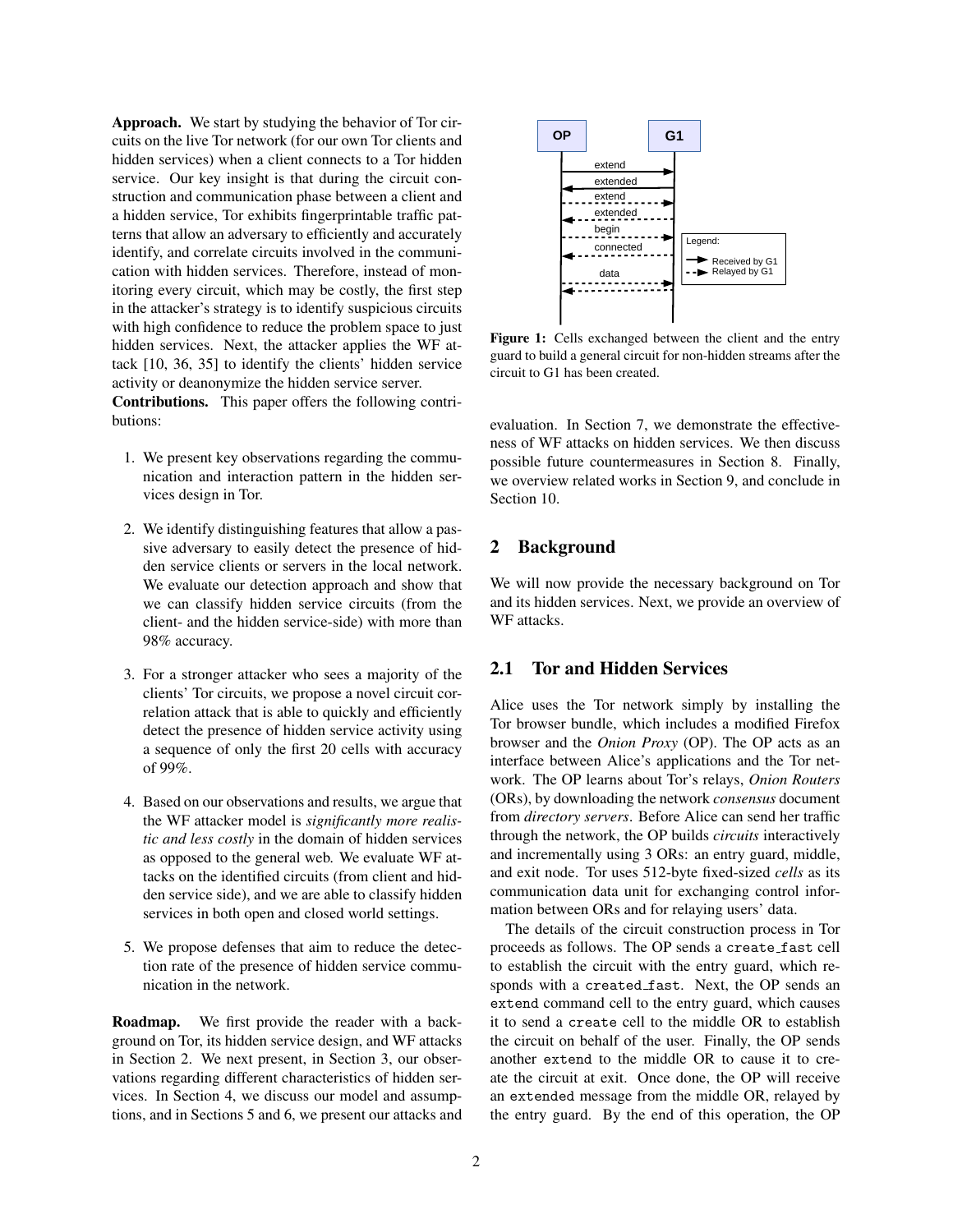will have shared keys used for layered encryption, with every hop on the circuit.<sup>1</sup> The exit node peels the last layer of the encryption and establishes the TCP connection to Alice's destination. Figure 1 shows the cells exchanged between OP and the entry guard for regular Tor connections, after the exchange of the create fast and created fast messages.

Tor uses TCP secured with TLS to maintain the OPto-OR and the OR-to-OR connections, and multiplexes circuits within a single TCP connection. An OR-to-OR connection multiplexes circuits from various users, whereas an OP-to-OR connection multiplexes circuits from the same user. An observer watching the OP-to-OR TCP connection should not be able to tell apart which TCP segment belongs to which circuit (unless only one circuit is active). However, an entry guard is able to differentiate the traffic of different circuits (though the contents of the cells are encrypted).

Tor also allows receiver anonymity through hidden services. Bob can run a server behind his OP to serve content without revealing his identity or location. The overview of creation and usage of hidden services is depicted in Figure 2. In order to be reachable by clients, Bob's OP will generate a hidden service *descriptor*, and execute the following steps. First, Bob's OP chooses a random OR to serve as his *Introduction Point* (IP), and creates a circuit to it as described above. Bob then sends an establish intro message that contains Bob's public key (the client can select more than one IP). If the OR accepts, it sends back an intro established to Bob's OP. Bob now creates a signed descriptor (containing a timestamp, information about the IP, and its public key), and computes a descriptor-id based on the public key hash and validity duration. The descriptor is then published to the hash ring formed by the hidden service directories, which are the ORs that have been flagged by the network as "HSDir". Finally, Bob advertises his hidden service URL z.onion out of band, which is derived from the public key. This sequence of exchanged cells to create a hidden service is shown in Figure 3.

In Figure 4, we show how Alice can connect to Bob. Using the descriptor from the hidden service directories, The exchange of cells goes as follows. First, Alice's OP selects a random OR to serve as a *Rendezvous Point* (RP) for its connection to Bob's service, and sends an establish rendezvous cell (through a Tor circuit). If the OR accepts, it responds with a rendezvous established cell. In the meantime, Alice's OP builds another circuit to one of Bob's IPs, and sends an introduce1 cell along with the address of RP and a cookie (one-time secret) encrypted under Bob's



Figure 2: Circuit construction for Hidden Services.

public key. The IP then relays that information to Bob and an introduce2 cell, and sends an introduce ack towards Alice. At this point, Bob's OP builds a circuit towards Alice's RP and sends it a rendezvous1, which causes the RP to send a rendezvous2 towards Alice. By the end of this operation, Alice and Bob will have shared keys established through the cookie, and can exchange data through the 6 hops between them.

## 2.2 Website Fingerprinting

One class of traffic analysis attacks that has gained research popularity over the past few years is the website fingerprinting (WF) attack [10, 36, 35, 9]. This attack demonstrates that a *local passive* adversary observing the (SSH, IPsec, or Tor) encrypted traffic is able, under certain conditions, to identify the website being visited by the user.

In the context of Tor, the strategy of the attacker is as follows. The attacker tries to emulate the network conditions of the monitored clients by deploying his own client who visits websites that he is interested in classifying through the live network. During this process, the attacker collects the network traces of the clients. Then, he trains a supervised classifier with many identifying features of a network traffic of a website, such as the sequences of packets, size of the packets, and inter-packet timings. Using the model built from the samples, the attacker then attempts to classify the network traces of users on the live network.

WF attacks come in two settings: open- or closedworld. In the closed-world setting, the attacker assumes that the websites visited are among a list of *k* known websites, and the goal of the attacker is to identify which one. The open-world setting is more realistic in that it assumes that the client will visit a larger set of websites

<sup>1</sup>We have omitted the details of the Diffie-Hellman handshakes (and the Tor Authentication Protocol (TAP) in general), as our goal is to demonstrate the data flow only during the circuit construction process.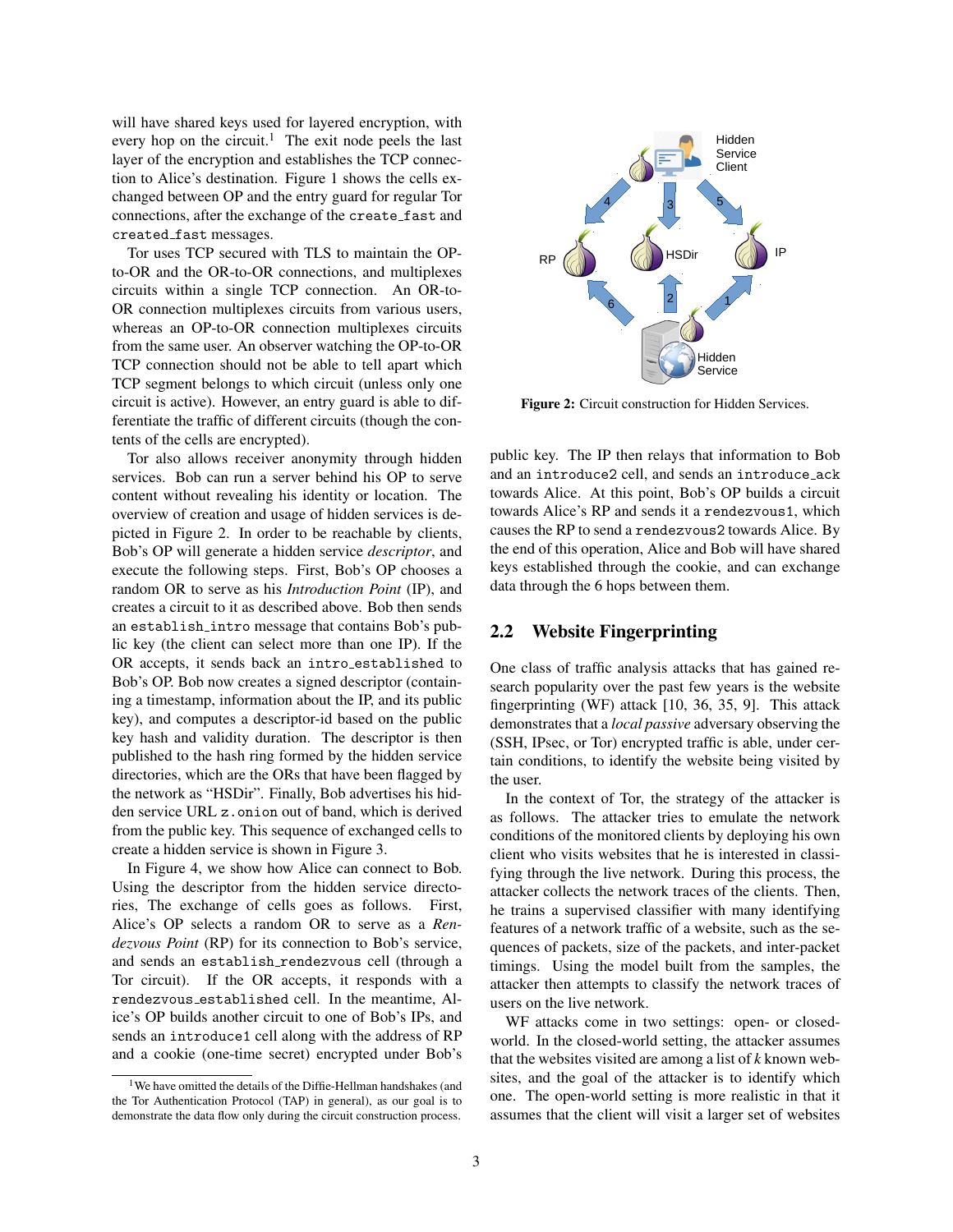

Figure 3: Cells exchanged in the circuit between the entry guards and the hidden service operator after the circuits to G1 and G2 have been created. Note that both G1 and G2 might be the same OR, and that entry guards can only view the first extend cell they receive.

*n*, and the goal of the attacker is to identify if the client is visiting a monitored website from a list of *k* websites, where  $k \ll n$ .

Hermann *et al.* [20] were the first to test this attack against Tor using a multinomial Naive Bayes classifier, which only achieved 3% success rate since it relied on packet sizes which are fixed in Tor. Panchenko *et al.* [33] improved the results by using a Support Vector Machine (SVM) classifier, using features that are mainly based on the volume, time, and direction of the traffic, and achieved more than 50% accuracy in a *closedworld* experiment of 775 URLs. Several subsequent papers have worked on WF in open-world settings, improved on the classification accuracy, and proposed defenses [10, 36, 35, 9].

#### 3 Observations on Hidden Service Circuits

To better understand different circuit behaviors, we carried out a series of experiments, which were designed to show different properties of the circuits used in the communication between a client and a Hidden Service (HS), such as the Duration of Activity (DoA), incoming and outgoing cells, presence of multiplexing, and other potentially distinguishing features. DoA is the period of time during which a circuit sends or receives cells. The expected lifetime of a circuit is around 10 minutes, but circuits may be alive for more or less time depending on their activities.

For the remainder of this paper, we use the following terminology to denote circuits:



Figure 4: Cells exchanged in the circuit between the entry guards and the client attempting to access a hidden service after the circuits to G1 and G2 have been created.

- HS-IP: This is the circuit established between the Hidden Service (HS) and its Introduction Point (IP). The purpose of this circuit is to listen for incoming client connections. This circuit corresponds to arrow 1 in Figure 2.
- Client-RP: This is the circuit that a client builds to a randomly chosen Rendezvous Point (RP) to eventually receive a connection from the HS after he has expressed interest in establishing a communication through the creation of a Client-IP circuit. This circuit corresponds to arrow 4 in Figure 2.
- Client-IP: This is the circuit that a client interested in connecting to a HS builds to one of the IPs of the HS to inform the service of its interest in waiting for a connection on its RP circuit. This circuit corresponds to arrow 5 in Figure 2.
- HS-RP: This is the circuit that the HS builds to the RP OR chosen by the client to establish the communication with the interested client. Both this circuit and the Client-RP connect the HS and the client together over Tor. This circuit corresponds to arrow 6 in Figure 2.

For our hidden service experiments, we used more than 1000 hidden services that are compiled in ahmia.fi [2], an open source search engine for Tor hidden service websites. We base our observations on the logs we obtained after running all experiments for a three month period from January to March, 2015. This is important in order to realistically model steady-state Tor processes, since Tor's circuit building decisions are influenced by the circuit build time distributions. Furthermore, we configured our Tor clients so that they do not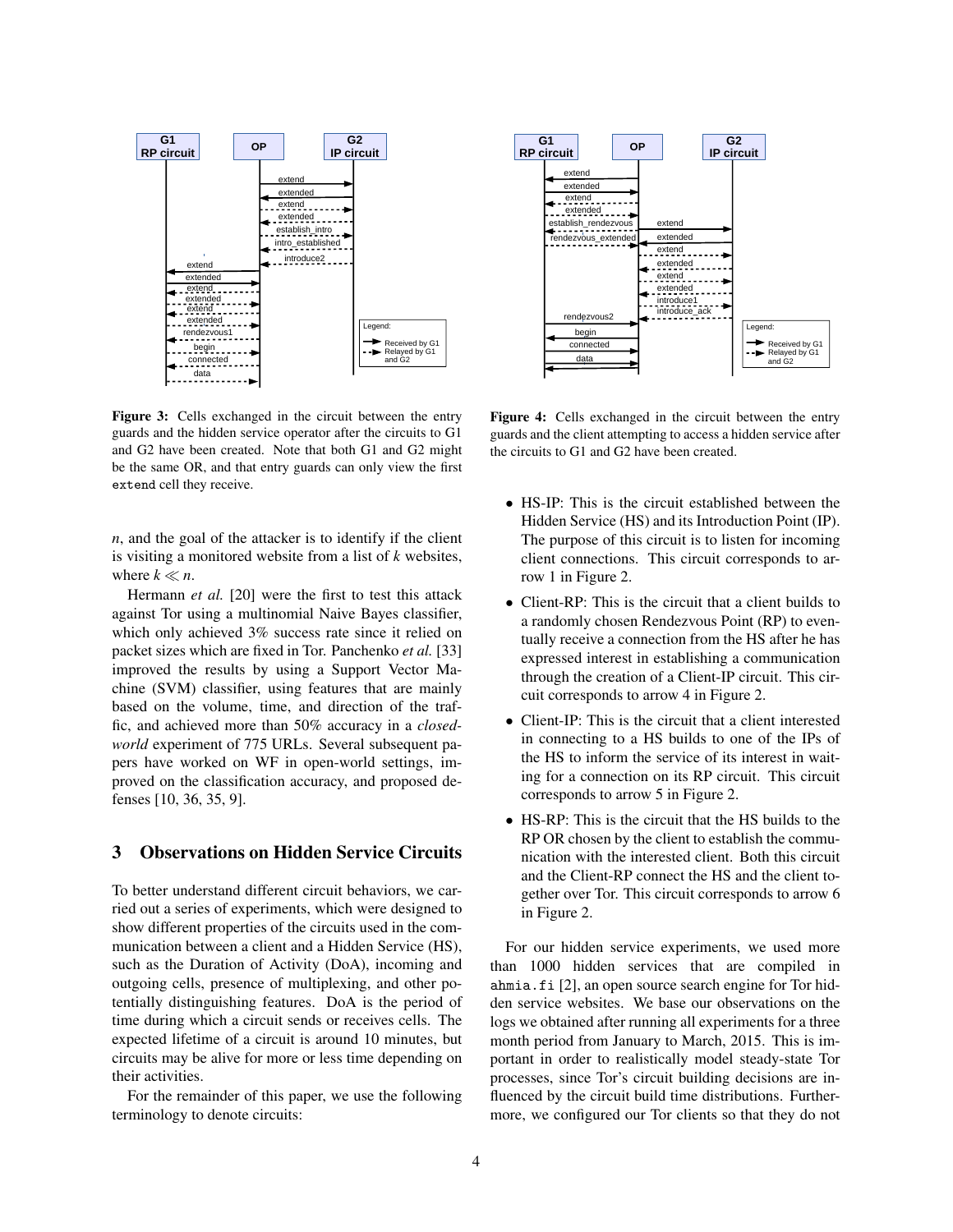use fixed entry guards (by setting UseEntryGuards to 0). By doing so, we increase variety in our data collection, and do not limit ourselves to observations that are only obtained by using a handful of entry guards.

## 3.1 Multiplexing Experiment

To understand how stream multiplexing works for Client-RP and Client-IP circuits, we deployed a single Tor process on a local machine which is used by two applications: firefox and wget. Both automate hidden services browsing by picking a random .onion domain from our list of hidden services described above. While the firefox application paused between fetches to model user think times [19], the wget application accessed pages sequentially without pausing to model a more aggressive use. Note that the distribution of user think times we used has a median of 13 seconds, and a long tail that ranges between 152 to 3656 seconds for 10% of user think times. Since both applications are using the same Tor process, our intention is to understand how Tor multiplexes streams trying to access different .onion domains. We logged for every .onion incoming stream, the circuit on which it is attached. We next describe our observations.

Streams for different . onion domains are not multiplexed in the same circuit. When the Tor process receives a stream to connect to a .onion domain, it checks if it already has an existing RP circuit connected to it. If it does, it attaches the stream to the same circuit. If not, it will build a new RP circuit. We verified this by examining a 7-hour log from the experiment described above. We found that around 560 RP circuits were created, and each was used to connect to a different.onion domain.

Tor does not use IP or RP circuits for general streams. Tor assigns different purposes to circuits when they are established. For streams accessing non-hidden servers, they use general purpose circuits. These circuits can carry multiple logical connections; i.e., Tor multiplexes multiple non-hidden service streams into one circuit. On the other hand, streams accessing a .onion domain are assigned to circuits that have a rendezvousrelated purpose, which differ from general circuits. We verified the behavior through our experiments, and also by reviewing Tor's specification and the source code.

#### 3.2 Hidden Service Traffic Experiment

The goal of this experiment is to understand the usage of IP and RP circuits from the hidden server and from the client points of view. We deployed a hidden service on the live Tor network through which a client could visit a cached version of any hidden service from our list above, which we had previously crawled and downloaded. Our hidden service was simultaneously accessed by our five separate Tor instances, four of which use wget, while one uses firefox. Every client chooses a random page from our list of previously crawled hidden pages and requests it from our HS. Again, all clients pause between fetches for a duration that is drawn from a distribution of user think times. During the whole hour, we logged the usage of the IP and RP circuits observed from our hidden server, and we logged the RP and IP circuits from our 5 clients. We ran this experiment more than 20 times over two months before analyzing the results.

In addition, to get client-side traffic from live hidden services, we also deployed our five clients described above to access our list of real Tor HSs, rather than our deployed HS.

Similarly, to understand the usage of general circuits, and to compare their usage to IP, and RP circuits, we also ran clients as described above, with the exception that the clients accessed general (non-hidden) websites using Alexa's top 1000 URL [1]. From our experiments, we generated the cumulative distribution function (CDF) of the DoA, the number of outgoing and incoming cells, which are shown in Figure 5a, 5b, and 5c. We present our observations below.

IP circuits are unique. Figure 5a shows the CDF of the DoA for different circuit types. Interestingly, we observe that IP circuits from the hidden service side (i.e., HS-IP) are long lived compared to other circuit types. We observe that the DoA of IP circuits showed an age of around 3600 seconds (i.e., an hour), which happens to be the duration of each experiment. This seems quite logical as these have to be long living connections to ensure a continuous reachability of the HS through its IP. Another unique aspect of the hidden services' IP circuits, shown in Figure 5b, was that they had exactly 3 outgoing cells (coming from the HS): 2 extend cells and one establish intro cell. The number of incoming cells (from the IP to the HS) differ however, depending on how many clients connect to them. Intuitively, one understands that any entry guard could, possibly, identify an OP acting on behalf of an HS by seeing that this OP establishes with him long-lived connections in which it only sends 3 cells at the very beginning. Furthermore, from the number of incoming client cells, an entry guard can also evaluate the popularity of that HS.

Client-IP circuits are also unique because they have the same number of incoming and outgoing cells. This is evidenced by the identical distributions of the number of incoming and outgoing cells shown in Figures 5b and 5c. For most cases, they had 4 outgoing and 4 incoming cells. The OP sends 3 extend and 1 introduce1 cells, and receives 3 extended and 1 introduce ack cells. Some conditions, such as RP failure, occasionally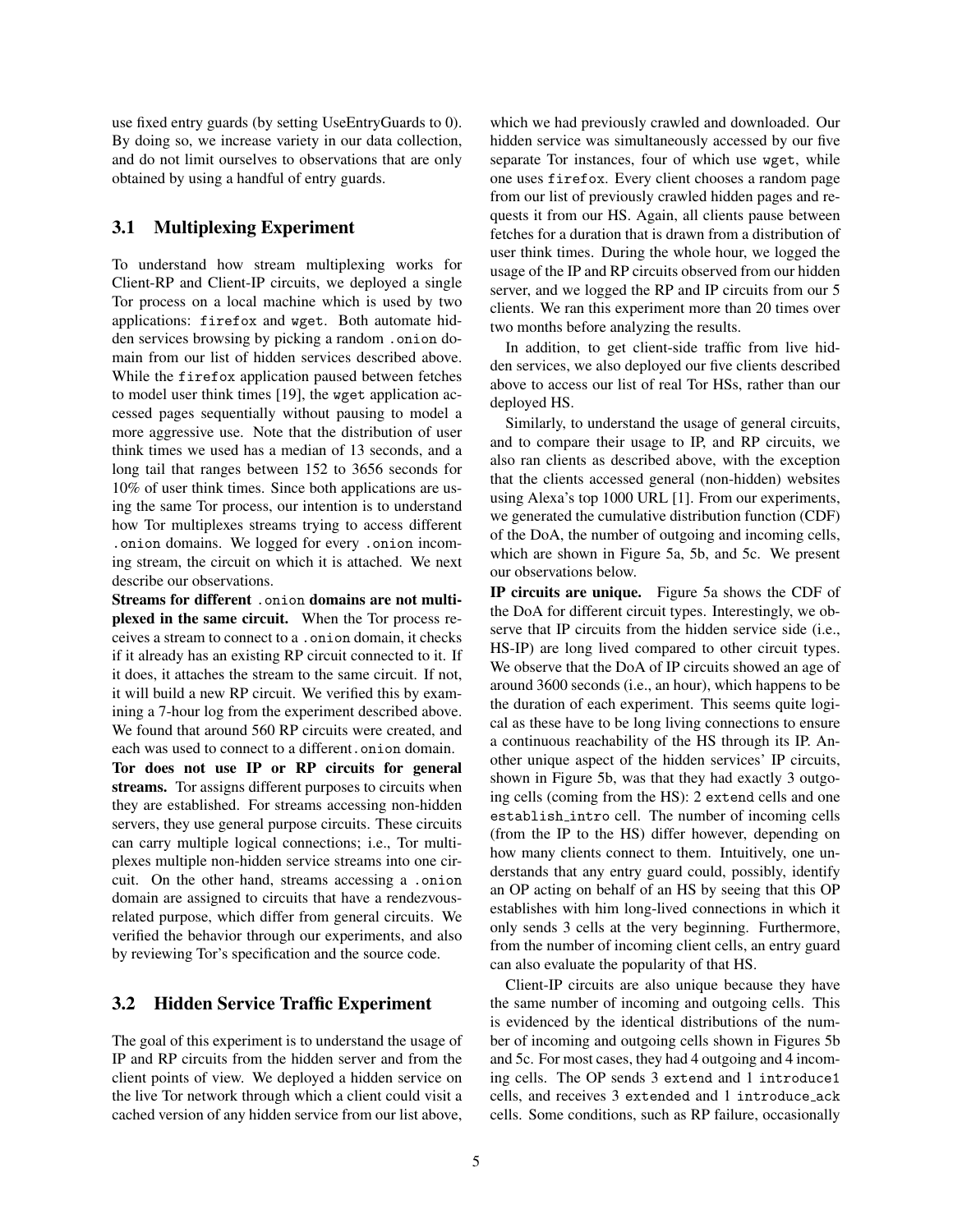resulted in more exchanged cells, but IP circuits still had the same number of incoming and outgoing cells. Another unique feature was that, contrary to the HS-IP circuits, the Client-IP circuits are very short lived – their median DoA is around a second, as shown in Figure 5a, and around 80% of Client-IP circuits have a DoA that is less than or equal to 10 seconds. We expect this behavior as Client-IP circuits are not used at all once the connection to the service is established.

Active RP circuits, like general circuits, had a median DoA of 600 seconds, which is the expected lifetime of a Tor circuit. This was in particular observed with the clients which accessed our HS (the same RP circuit is reused to fetch different previously crawled pages). On the other hand, when the clients access live Tor hidden services, they have significantly lower DoA. Indeed, we observe (Figure 5a) that general circuits tend to have a larger DoA than RP circuits. The reason for this is that the same RP circuit is not used to access more than one hidden domain. Once the access is over, the circuit is not used again. On the other hand, general circuits can be used to access multiple general domains as long as they have not been used for more than 600 seconds.

HS-RP circuits have more outgoing cells than incoming cells. This is quite normal and expected since that circuit corresponds to the fetching of web pages on a server by a client. Typically, the client sends a few requests for each object to be retrieved in the page whereas the server sends the objects themselves which are normally much larger than the requests. There can be exceptions to this observation when, for instance, the client is uploading documents on the server or writing a blog, among other reasons.

Similarly, because RP circuits do not multiplex streams for different hidden domains, they are also expected to have a smaller number of outgoing and incoming cells throughout their DoA compared to active general circuits. As can be seen in Figures 5b, and 5c, one may distinguish between Client-RP and HS-RP circuits by observing the total number of incoming and outgoing cells. (Note that, as expected, the incoming distributions for the client and for the hidden service RP circuits from Figure 5c are the same as the outgoing distribution for hidden service and client RP, respectively, from Figure 5b.)

The incoming and outgoing distributions of RP circuits are based on fetching a hidden page, so the distributions we see in the figures might represent baseline distributions, and in the real network, they may have more incoming and outgoing cells based on users' activity. Although the exact distributions of the total number of incoming and outgoing cells for RP circuits is based on our models and may not reflect the models of users on the live network, we believe that the general trends are



(a) Distribution of the DoA of different Tor circuits from the hidden service- and the client-side.



(b) Distribution of the number of outgoing cells (i.e., cells sent from the client or from the server) of different Tor circuits.



(c) Distribution of the number of incoming cells (i.e., cells sent to the client or from the server) of different Tor circuits.

Figure 5: Cumulative distribution functions showing our observations from the experiments. Note that the X-axis scales exponentially.

realistic. It is expected that clients mostly send small requests, while hidden services send larger pages.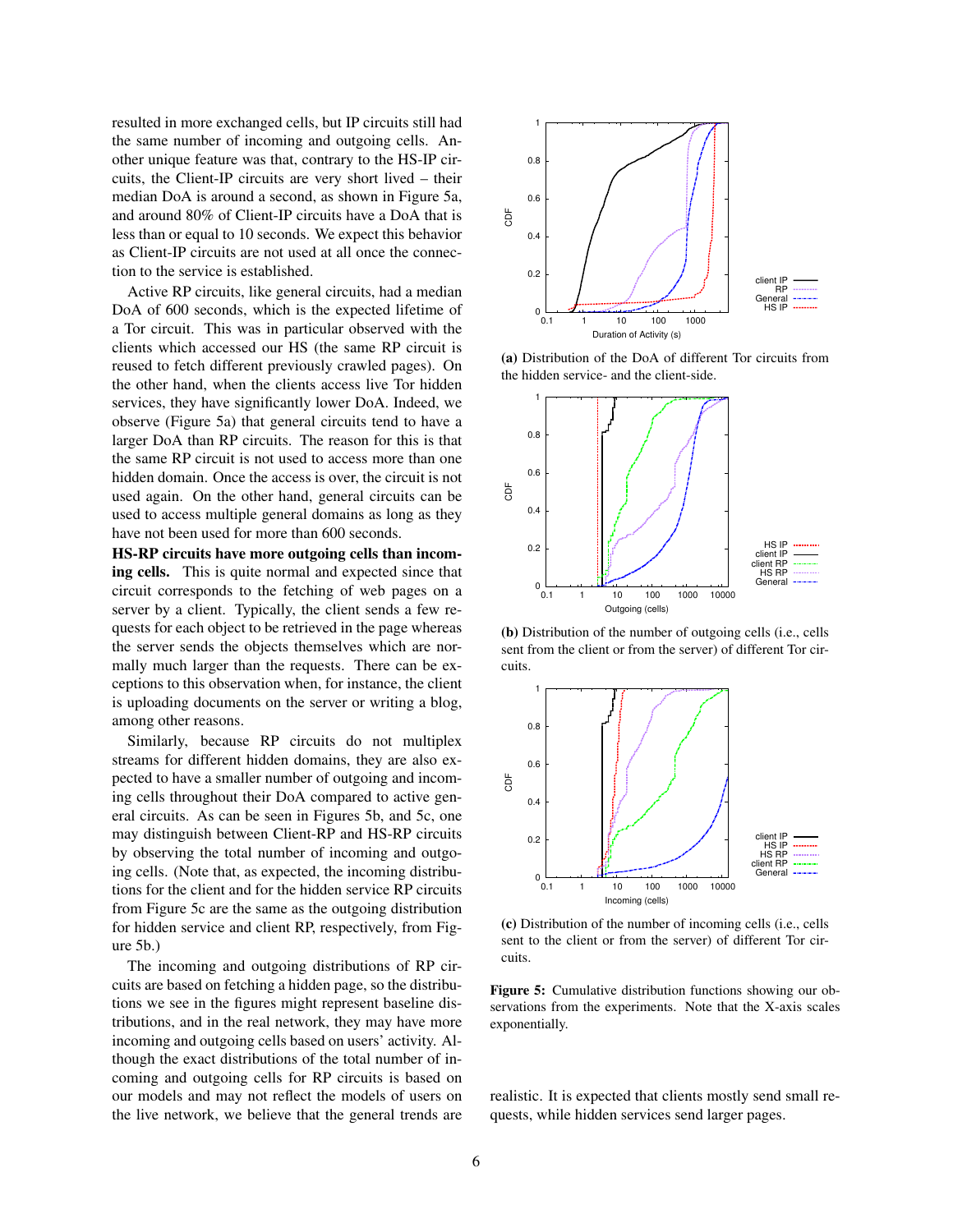| Edit distance | week | 2 weeks | 3 weeks | 8 weeks |
|---------------|------|---------|---------|---------|
| O1            |      | 0.997   | 0.994   | 0.980   |
| Median        |      |         |         |         |
| O3            |      |         |         |         |
| Mean          | 0.96 | 0.97    | 0.96    | ገ ባንገ   |

Table 1: Edit distances of hidden pages across several weeks.

Table 2: Edit distances of Alexa pages across several weeks.

| Edit distance | week  | 2 weeks | 3 weeks | 8 weeks |
|---------------|-------|---------|---------|---------|
| O1            | 0.864 | 0.846   | 0.81    | 0.71    |
| Median        | 0.95  | 0.94    | 0.92    | 0.88    |
| O3            | 0.995 | 0.990   | 0.98    | 0.96    |
| Mean          | 0.90  | 0.88    | 0.86    | 0.8     |

#### 3.3 Variability in Hidden Pages

Over a period of four weeks, we downloaded the pages of more than 1000 hidden services once per week. We then computed the edit distance, which is the number of insertions, deletions, and substitutions of characters needed to transform the page retrieved at time *T* with the ones retrieved at time  $T + k$  weeks (with  $k \in [1..8]$ ). Table 1 shows the three quartiles and the mean for the distribution of edit distances computed, which demonstrates that the pages remained almost identical. For comparison, we also downloaded the pages of Alexa's top 1000 URLs, and computed the edit distances in Table 2. This is not surprising since the sources of variations in the pages are mostly due to dynamism, personalized advertisements, or different locations. None of these sources is applicable to hidden services since clients are anonymous when they initiate the connections. Note that hidden services may implement personalized pages for a user after he or she logs into his or her account; however in the context of this paper, we are mainly concerned with the retrieval of the very first page.

# 4 Threat Model

Alice's anonymity is maintained in Tor as long as no single entity can link her to her destination. If an attacker controls the entry and the exit of Alice's circuit, her anonymity can be compromised, as the attacker is able to perform traffic or timing analysis to link Alice's traffic to the destination [5, 23, 25, 32]. For hidden services, this implies that the attacker needs to control the two entry guards used for the communication between the client and the hidden service. This significantly limits the attacker, as the probability that both the client and the hidden service select a malicious entry guard is much lower than the probability that only one of them makes a bad choice.



Figure 6: Our adversary can be a malicious entry guard that is able to watch all circuits

Our goal is to show that it is possible for a local passive adversary to deanonymize users with hidden service activities without the need to perform end-to-end traffic analysis. We assume that the attacker is able to monitor the traffic between the user and the Tor network. The attacker's goal is to identify that a user is either operating or connected to a hidden service. In addition, the attacker then aims to identify the hidden service associated with the user.

In order for our attack to work effectively, the attacker needs to be able to extract circuit-level details such as the lifetime, number of incoming and outgoing cells, sequences of packets, and timing information. We note that similar assumptions have been made in previous works [10, 35, 36]. We discuss the conditions under which our assumptions are true for the case of a network admin/ISP and an entry guard.

Network administrator or ISP. A network administrator (or ISP) may be interested in finding out who is accessing a specific hidden service, or if a hidden service is being run from the network. Under some conditions, such an attacker can extract circuit-level knowledge from the TCP traces by monitoring all the TCP connections between Alice and her entry guards. For example, if only a single active circuit is used in every TCP connection to the guards, the TCP segments will be easily mapped to the corresponding Tor cells. While it is hard to estimate how often this condition happens in the live network, as users have different usage models, we argue that the probability of observing this condition increases over time.

Malicious entry guard. Controlling entry guards allows the adversary to perform the attack more realistically and effectively. Entry guards are in a perfect position to perform our traffic analysis attacks since they have full visibility to Tor circuits. In today's Tor network, each OP chooses 3 entry guards and uses them for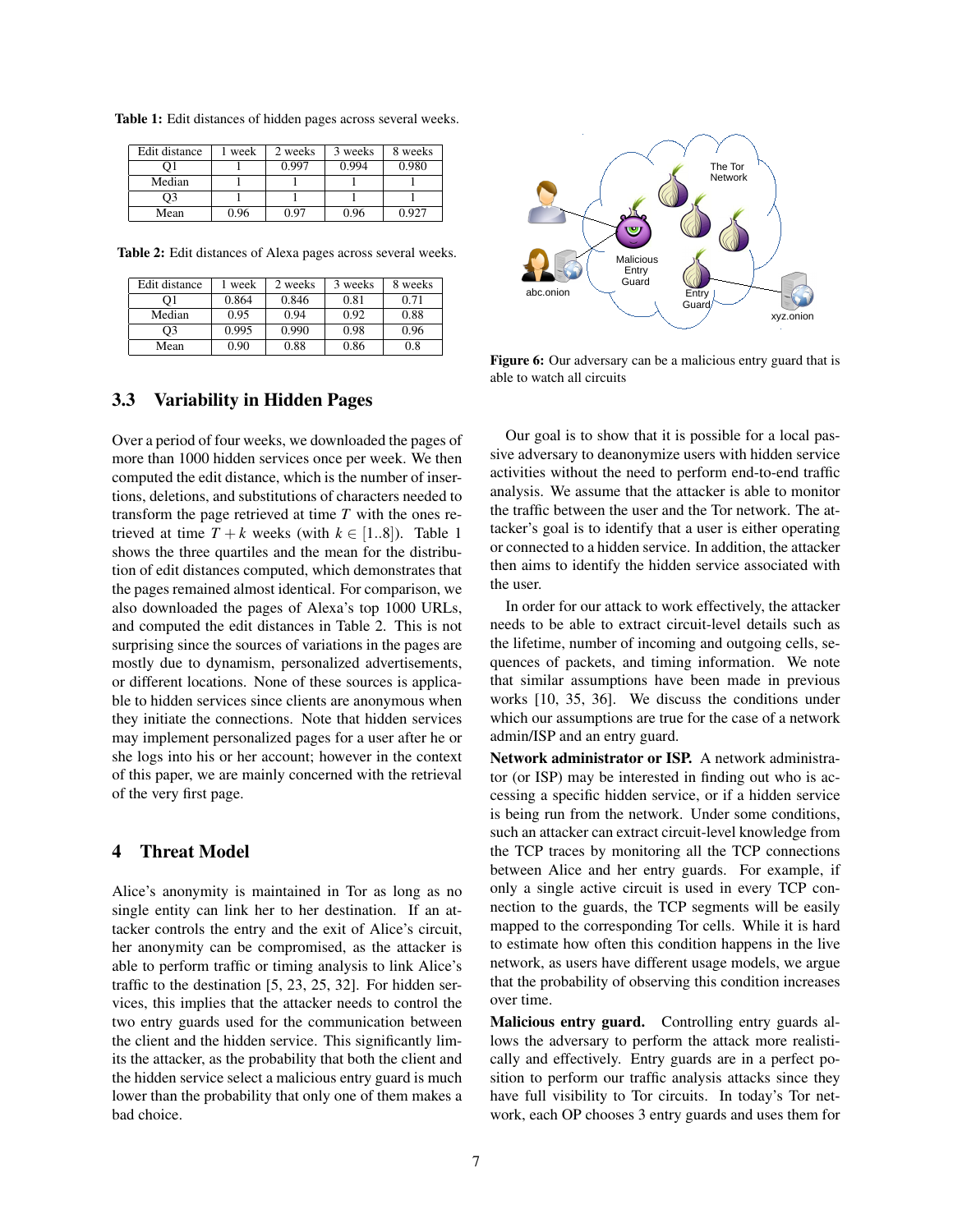45 days on average [16], after which it switches to other guards. For circuit establishment, those entry guards are chosen with equal probability. Every entry guard thus relays on average 33.3% of a user's traffic, and relays 50% of a user's traffic if one entry guard is down. Note that Tor is currently considering using a single fast entry guard for each user [13]. This will provide the attacker with even better circuit visibility which will exacerbate the effectiveness of our attack. This adversary is shown in Figure 6.

# 5 Circuit Fingerprinting Attack

In this section, we present our circuit fingerprinting attacks. Our attack allows an adversary to accurately and efficiently identify the presence of hidden service activity of a client or a server, and the circuit used to communicate with or by the hidden service (i.e., RP circuit). We first present an attack feasible for a more traditional attacker. Then, we describe a stronger attack for a more powerful adversary who can see more of the circuits from a user.

#### 5.1 Classifying Special Circuits

Since the attacker is monitoring thousands of users, who produce hundreds of thousands of circuits, it is important to find an easy and straightforward approach to flag potentially "interesting" circuits for further examination. The attacker can exploit the simple and surprisingly distinctive features exhibited by IP and RP circuits (both client and hidden service side) to identify those circuits. In particular, we use the following features which are based on our observations in Section 3:

- Incoming and outgoing cells: This category of features will be useful in identifying IP circuits. For example, if a circuit sends precisely 3 cells, but has slightly more incoming cells (within a 1-hour duration), then this circuit is HS-IP with a high probability. Furthermore, if a circuit sends more than 3 cells, but has the exact same number of incoming and outgoing cells, then it is a client-IP with a high probability. This feature is also useful in distinguishing Client-RP from HS-RP circuits since we expect that HS-RP circuits to have more outgoing than incoming cells, and vice-versa for Client-RP circuits.
- Duration of activity: This feature is useful in distinguishing three groups of circuits: Client-IP circuits, HS-IP circuits, and all other circuits consisting of general, Client-, and HS-RP circuits. Recall that HS-IP circuits are long lived by design in order to be contacted by all interested clients, whereas

client-IP circuits are inactive after performing the introduction process between the client and the hidden service, and have a median DoA of 1 second. Active general, Client-RP and HS-RP circuits can be alive and have a median of 600 seconds, which is the default lifetime of a circuit in Tor.

• Circuit construction sequences: We represent each of the first 10 cells (enough cells to capture the sequence of circuit establishment) either by the string -1 or +1. Each string encodes the direction of the corresponding cell. For example, the sequence "-1-1+1" corresponds to two outgoing cells followed by one incoming cell. This feature is useful in distinguishing Client-RP circuits from general and HS-RP circuits. The reason is that the circuit construction cell sequences in the case of Client-RP circuits differs from HS-RP and general circuits. This can be observed in Figures 1, 2, and 3. For example, we noticed that the sequence -1+1-1+1- 1+1+1-1+1-1 is very common in Client-RP circuits, which corresponds to the sequence between the OP and G1 in Figure 3. However, HS-RP and general circuits have similar sequences so this feature alone cannot differentiate between those two circuit types.

Strategy. Different features are more indicative of certain circuit types. To best exploit those features, we perform our classification in two steps. First, the adversary looks for Client-IP and HS-IP circuits since those are the easiest ones to classify. This also allows the adversary to figure out if he is monitoring a HS or client of a HS. In the second step, the adversary examines the non-IP circuits to find RP circuits among them.

We use decision-tree classification algorithms, since identifying IP and RP circuits is dependent on an ifthen-else conditional model as we discussed above. Tree-based algorithms build decision trees whose internal nodes correspond to the tests of features, and the branches correspond to the different outcomes of the tests. The leaves of the tree correspond to the classes, and the classification of a test instance corresponds to selecting the path in the tree whose branch values best reflect the new testing instance. Decisional trees have been used previously in the traffic classification literature [27, 4, 26] and are ideal for our problem.

Figures 7 and 8 depict decision trees which we use in the first step of this attack to identify the IP circuits. Note that general and RP circuits are treated as "noise". The tree in Figure 7 uses all features described above, and has a size of 15 nodes and 8 leaves, whereas the tree in Figure 8 omits the sequences, and only relies on incoming/outgoing packets and the DoA, which results in 10 leaves and a total size of 19 nodes. Both trees are very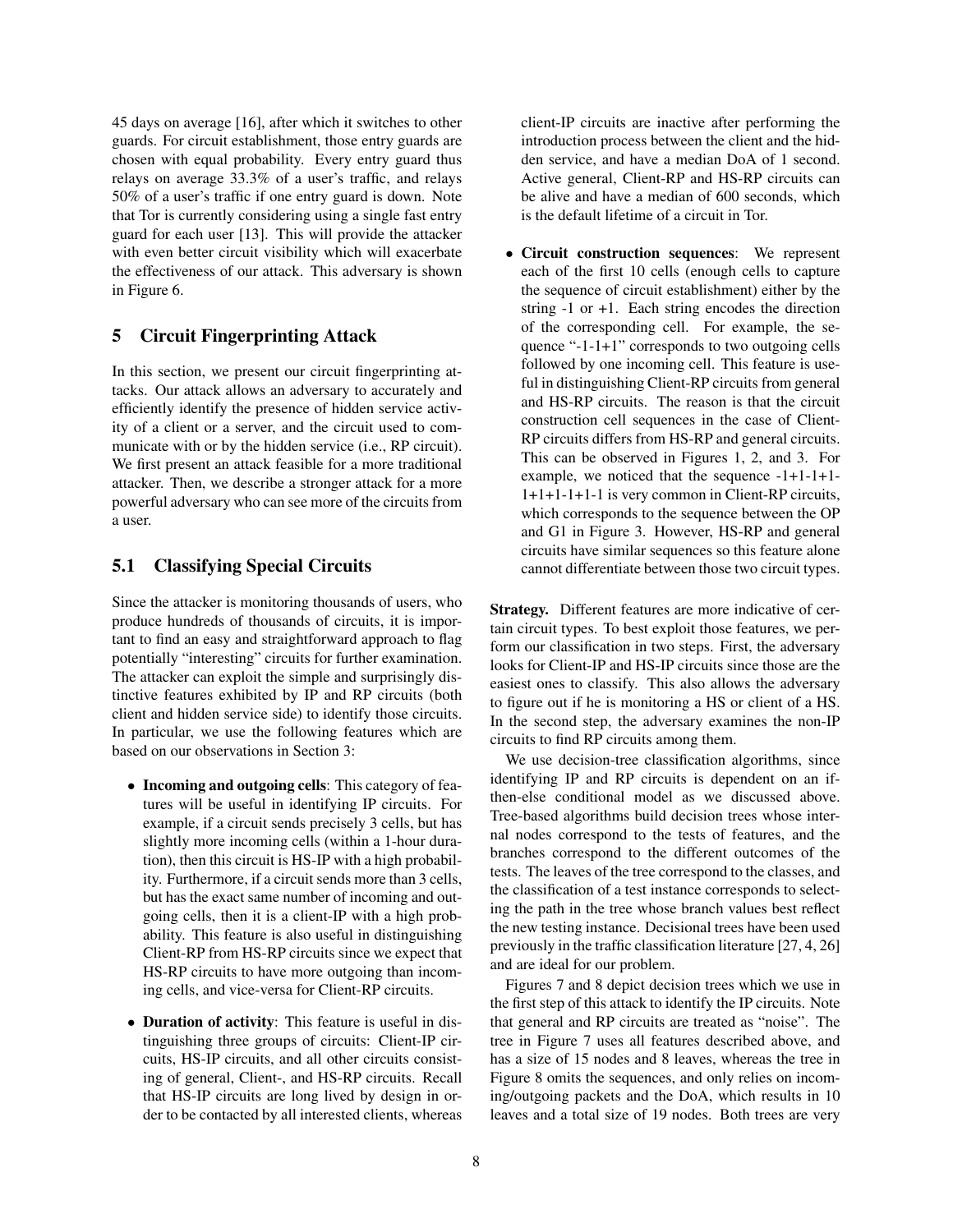```
-1+1-1+1-1+1-1+1 \le 0outgoing \leq 3<br> \vert -1+1-1+1-1+1 \leq 0: HS-IP (72.0)
                   -1+1-1+1-1+1 > 0\text{DoA} \leq 0.66873: HS-IP (3.0)<br>DOA > 0.66873: noise (16.0/1.0)
         \frac{\text{outgoing} > 3}{\text{DoA}} = 13.507868
                           -1+1-1+1-1+1-1+1-1+1 \le 0: noise (128.0)
-1+1-1+1-1+1-1+1-1+1-1+1=0
-1+1-1+1-1+1-1+1-1+1>0
incoming <= 57: Client-IP (13.0/1.0)<br>
\log \geq 57: noise (3.0)<br>
\log \geq 57: noise (3.0)<br>
DoA > 13.507868: noise (6438.0/1.0)<br>
-1+1-1+1-1+1-1+1>0: Client-IP (196.0/9.0
```
Figure 7: Decisional Tree (C4.5 algorithm) used in identifying IP circuits when cell sequences are used.

small, which allows for efficient classification. We discuss their performance in Section 6.1.

Once the adversary succeeds in identifying IP circuits, he is able to mark suspicious clients, and he can proceed to identifying their RP circuits. This can reduce his classification costs, and false positives. One challenge in distinguishing RP circuits from general circuits is that we cannot rely on DoA or the total number of incoming and outgoing cells as we did for IP circuits: in the case of general and RP circuits, those values are based on the user activity and can be biased by our models. To avoid such biases, we rely again on features that are protocol-dependent rather than user-dependent. Using our observation about sequences of Client-RP described previously, we can classify the circuit. Finally, to distinguish between HS-RP and general circuits, we use the first 50 cells of each circuit, and count the number of its incoming and outgoing cells. HS-RP circuits will generally have more outgoing than incoming, and the opposite should be true for general browsing circuits.

Figure 9 depicts a decision tree for classifying Client-RP, HS-RP and general circuits. It can be seen from the tree that Client-RP circuits are completely distinguished by their packet sequence fingerprint. Recall that those sequences represent the first 10 cells from the circuit, which is important as we want our sequences to be application independent. Also, HS-RP and general circuits are distinguished from each other by the fraction of incoming and outgoing cells of the first 50 cells. The tree contains a total of 17 nodes and only 9 leaves. We present the performance of this tree in Section 6.1.

## 5.2 Correlating Two Circuits

As mentioned in Section 4, Tor is considering using only a single entry guard per user. This changes the adversarial model: a malicious entry guard can now see *all* of the circuits used by a connected user. In this scenario, the attacker can see both IP and RP circuits. Even for a traditional entry guard, it has at least 11-25% chance of seeing both circuits. Such an attacker can leverage the

```
outgoing \leq 4outgoing \leq 3<br>| incoming <= 3
              \begin{array}{rcl} \text{Integning} & \text{x=} & 3 \ \text{noning} & \text{DoA} & \text{66873: H5-IP} & (3.0) \ \text{DoA} & \text{DoA} & \text{0.66873: noise} & (16.0/1.0) \ \text{incoming} & \text{3: H5-IP} & (72.0) \ \text{outgoing} & \text{3: H5-IP} & (72.0) \ \text{intomial} & \text{x=} & \text{inomial} & \text{x=} & (199.0/12) \end{array}incoming \leq 4: Client-IP (199.0/12.0)
                        incoming > 4: noise (39.0)\begin{array}{ll} \text{outgoing} > 4 \\ \text{DoA} <= 13.507868 \end{array}DOA <= 1.962158: Client-IP (5.0)<br>DOA > 1.962158
                                     incoming \leq 9\begin{array}{c} \square \text{outgoing} \leq 7 \text{: noise (42.0)} \\ \text{outgoing} > 7 \text{: Client-IP (7.0)} \\ \text{incoming} > 9 \text{: noise (84.0)} \end{array}DoA > 13.507868: noise (6402.0/1.0)
```
Figure 8: Decisional Tree (C4.5 algorithm) used in identifying IP circuits when cell sequences are not used



Figure 9: Decisional Tree (C4.5 algorithm) used in identifying RP circuits out of web browsing circuits.

fact that *the process of establishing the connection with the hidden service is fingerprintable*.

A client accessing a hidden service will exhibit a different circuit construction and data flow pattern from that of a client accessing a non-hidden service. For a client accessing a hidden service, the OP first builds the RP circuit, and simultaneously starts building a circuit to the IP. In contrast, a client visiting a regular website only establishes one circuit. (Figures 1 and 4 in Section 2 illustrate the exact flow of cells.) Using this fact, the attacker can classify behavior of *pairwise circuits*, and learn the RP of a user. In particular, we show that the first 20 cells of a circuit pair, which include all the cells used to establish connections with IP and RP, are enough to identify IP-RP pairs.

## 6 Evaluation

To evaluate our features with different machine learning algorithms, we used Weka [18], a free and opensource suite which provides out-of-the-box implementation of various machine learning algorithms. We experimented with the following algorithms: CART [8], which builds binary regression trees based on the Gini impurity, C4.5 [34], which uses information gain to rank possible outcomes, and *k*-nearest neighbors (*k*-NN for short), which considers the neighbors that lie close to each other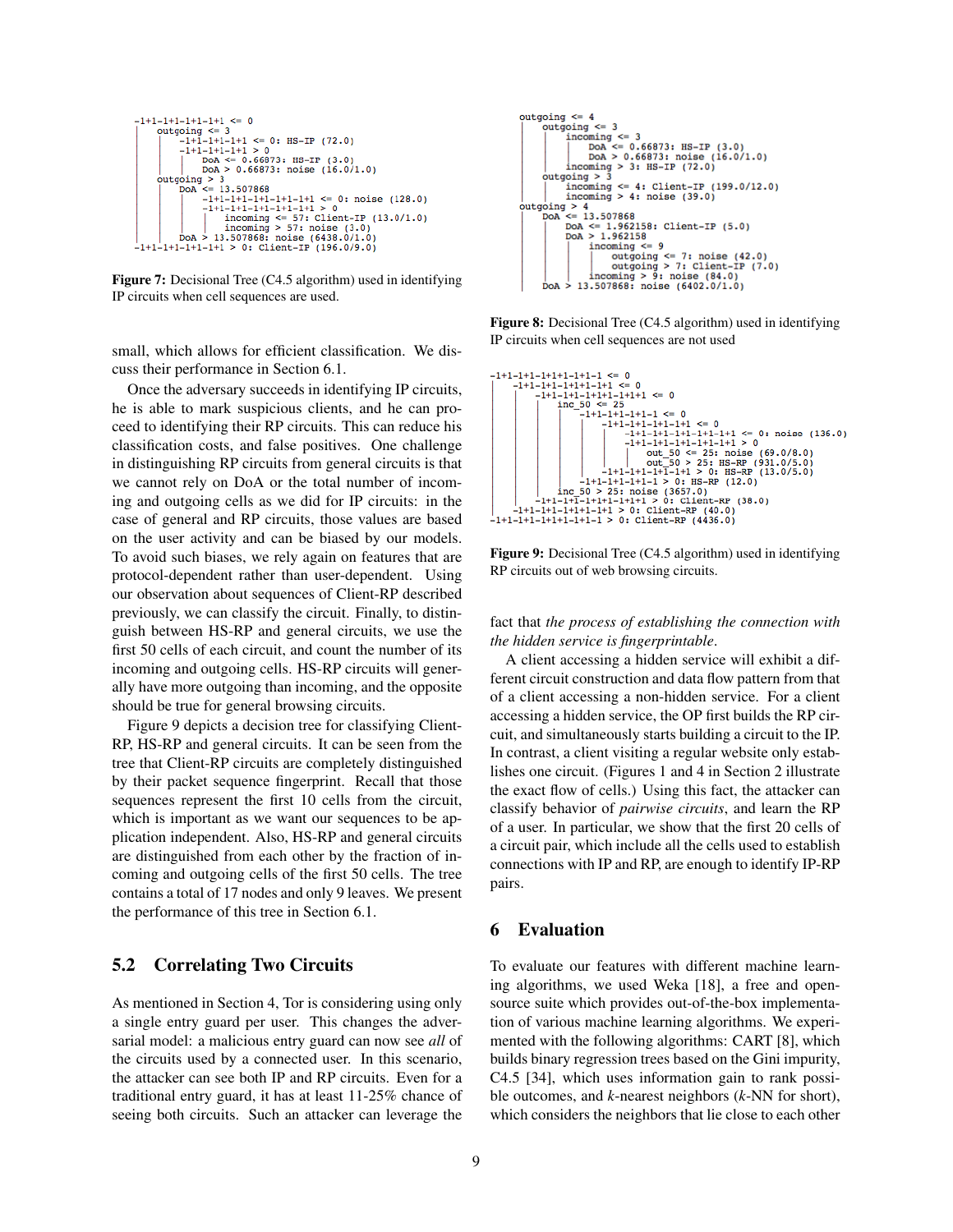Table 3: Number of instances of different circuit types

| Dataset  |     |     |     | $ $ HS-IP $ $ HS-RP $ $ Client-IP $ $ Client-RP $ $ general |      |
|----------|-----|-----|-----|-------------------------------------------------------------|------|
| IP-Noise | 76  | 954 | 200 | 4514                                                        | 3862 |
| RP-Noise | N/A | 954 | N/A | 4514                                                        | 3862 |

in the feature space. When the *k*-NN classifier is used, we set  $k = 2$  with a weight that is inversely proportional to the distance. For each algorithm, we study the true positive rate  $(TPR = \frac{TP}{TP + FN})$  and the false positive rate  $(FPR = \frac{FP}{TN + FP})$ . Specifically, TPR is the rate of correctly identified sensitive class, and FPR is the rate of incorrectly identified non-sensitive class. We collected network traces over the live Tor networks for our clients and server, and we did not touch or log the traffic of other users. We used the latest stable release of the Tor source code (tor-0.2.5.10) in all our experiments.

#### 6.1 Accuracy of Circuit Classification

Datasets. From our long-term experiments described in Section 3, we extracted 5 types of circuits: Client-IP, Client-RP, HS-IP, HS-RP and general circuits. From every circuit, we created an instance consisting of its sequences (first 10 cell), DoA, total incoming and outgoing number of cells within the first 50 cells in the circuit, and a class label corresponding to the circuit type. Furthermore, since Tor is mainly used for web browsing [29], we designed our datasets so that most of the instances are "general" circuits to reflect realistically what an adversary would face when attempting to classify circuits of real users on the live network.

Recall that our general circuits are generated by browsing a random page from the top 1000 websites published by Alexa [1]. This list contains very small webpages (such as localized versions of google.com), and large websites (such as cnn.com). While it is not clear if this set of websites represents what real Tor users visit, we believe that this would not affect our approach since our features are protocol-dependent rather than websiteor user-dependent. This is also true about our RP circuits. Therefore, we believe that the specific models and websites should not have an impact on our classification approach. Table 3 shows the number of instances of every class for both datasets.

Since we perform the classification in two steps, we created the following datasets:

• IP-Noise dataset: This dataset consists of 76 HS-IP circuits, 200 Client-IP circuits, and 6593 "noise" circuits. The 200 Client-IP circuits were selected uniformly at random from a large collection of 4514 Client-IP circuits. $^2$  The circuits labeled with the class "noise" consist of 954 HS-RP, 4514 Client-RP, and 3862 general browsing circuits.

• RP-Noise dataset: This dataset contains 200 Client-RP, 200 HS-RP circuit, and 3862 "noise" circuits (general browsing). The Client-RP and HS-RP circuits were selected uniformly at random from our collection of 954 and 4514 HS-RP and Client-RP circuits, respectively. Again, our goal is to imitate the conditions that the adversary would most likely face on the live network, where the majority of circuits to be classified are general browsing circuits.

Results. We used *n*-fold cross-validation for the three classification algorithms. This is a validation technique where the dataset is divided into *n* subsets and *n*−1 subsets are used for training and 1 subset is used for testing, and the process is repeated *n* times, where each subset is used for validation exactly once. Finally, the results from all *n* folds are averaged. We set *n* to 10 for our experiments.

We found that both C4.5 and CART perform equally well in classifying both datasets. We also found that *k*-NN performs well when cell sequences are used as features but otherwise performs poorly. For the IP-Noise dataset, when cell sequences are not used as a feature, as shown in Figure 10, the per-class TPR for CART ranges between 91.5% (Client-IP class) and 99% (for noise class), whereas the per-class accuracy for C4.5 ranges between 95.5% (Client-IP), and 99.8% (for noise class). *k*-NN performs worse with a TPR ranging from 55% (for HS-IP class) and 99% (for noise class). *k*-NN also has a high FPR for the noise class that exceeds 20%. Both C4.5 and Cart have 0% FPR for HS-IP, and have 0.2% and 0.1% FPR for Client-IP, respectively. However, we found that Cart has 7% FPR for the noise class because 17 out of 200 Client-IP instances got misclassified as noise. Therefore, based on the TPR and FPR rates, we conclude that C4.5 outperforms *k*-NN and Cart for the IP-Noise dataset when no sequences are used as features.

Figure 11 shows that when sequences are used as classification features, all three classifiers perform very well, but C4.5 still outperforms both Cart and *k*-NN with a nearly perfect per-class TPR. Interestingly, all classifiers provide 0% FPR for HS-IP and very low FPR for Client-IP and noise. We note that C4.5 also provides the best performance since it provides the highest TPR and lowest FPR among other classifiers.

<sup>2</sup>Recall that Client-IP are short-lived and one of these circuits is created every time a client attempts to connect to a HS, whereas HS-IP circuit samples are the most difficult to obtain since we observe each of them for an hour before we repeat experiments.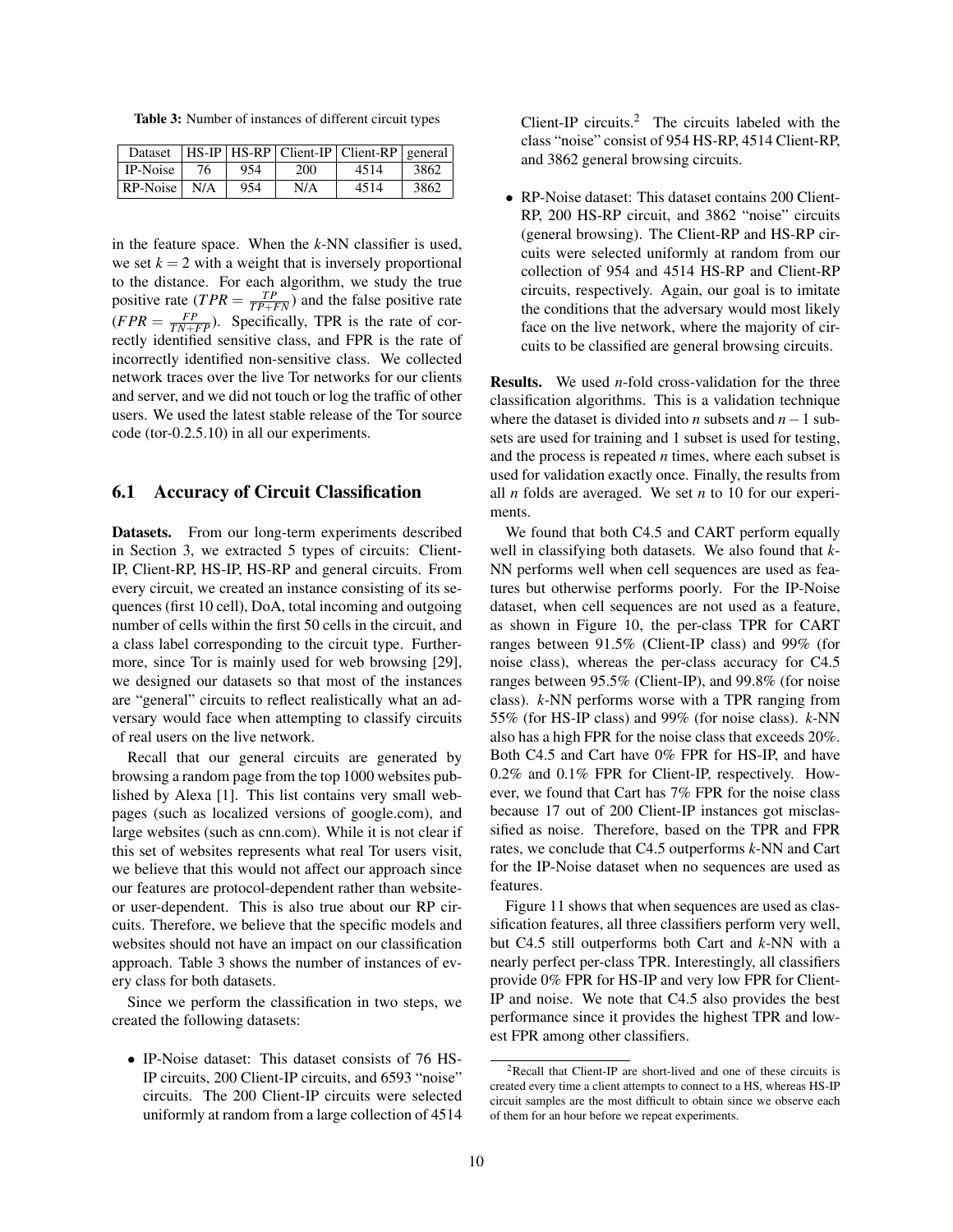Table 4: Impact of different features on the TPR and FPR for the RP-Noise dataset. The table shows the accuracy results (TPR / FPR) if individual categories of features are used.

| TPR/FPR      | Sequences     | Cells          | Sequences and Cells |
|--------------|---------------|----------------|---------------------|
| $HS-RP$      | $0\%$ / $0\%$ | $95\% / 0.1\%$ | $95.5\%$ / 0.1\%    |
| Client-RP    | $98\%$ / 0\%  | $15\%$ / 0.3%  | $99\% / 0\%$        |
| <b>Noise</b> | 100%/46%      | 99.5%/44.8%    | $99.9\%$ / 2.5%     |



Figure 10: TPR and FPR of circuit classification with 3 classes when no cell sequences are used. FPR is shown in log scale.

For the RP-Noise dataset, we observe that both C4.5 and Cart provide identical performances in terms of TPR and FPR as shown in Figure 12. Both provide very high TPR for all classes, and 0% FPR for HS-RP and Client-RP classes. The FPR achieved by C4.5 and CART for the noise class is also low at 3%. *k*-NN provides slightly higher TPR for the HS-RP class than CART and C4.5, but the TPR is very similar to that achieved by CART and C4.5. We thus conclude that all classifiers perform equally well for the RP-noise dataset. Table 4 shows the impact on the overall accuracy based on different features.

## 6.2 Accuracy of Circuit Correlation

Datasets. We collected data of both the clients' and the servers' IP and RP circuit pairs for different hidden services. To collect client side circuit pairs, we used both firefox and wget (with flags set to mimic a browser as much as possible) to connect to hidden and non-hidden services from many different machines, each with one Tor instance. Each client visited 1000 different hidden services and 1000 most popular websites [1] several times. To collect server side circuit pairs, we spawned our own hidden service, and had multiple clients connect and view a page. The number of simultaneously connecting clients ranged from 1 to 10 randomly.



Figure 11: TPR and FPR of circuit classification with 3 classes when cell sequences are used. FPR is shown in log scale.



Figure 12: TPR and FPR of circuit classification with 3 classes. FPR is shown in log scale.

We then extracted traces of the first 20 cells of 6000 IP-RP circuit pairs (3000 client and 3000 server pairs) and 80000 of non-special circuit pairs. The non-special circuit pairs included any combination that is not IP-RP (i.e., IP-general, RP-general, general-general).

Result. The accuracy of IP-RP classification is shown in Table 5. We again used 10-fold cross validation to evaluate our attack. We can see that IP-RP circuit pairs are very identifiable: all three algorithms have 99.9% true positive rate, and less than 0.05% false positive rate. This accuracy is likely due to the uniqueness of the exact sequence of cells for IP-RP circuits. From the 6000 sequences of IP-RP pairs and 80000 non-special pairs, there were 923 and 31000 unique sequences respectively. We found that only 14 sequences were shared between the two classes. Furthermore, of those 14 sequences, only 3 of them had more than 50 instances.

This result implies that an adversary who can see a user's IP and RP (e.g., entry guard) can classify IP and RP circuits with almost 100% certainty by observing a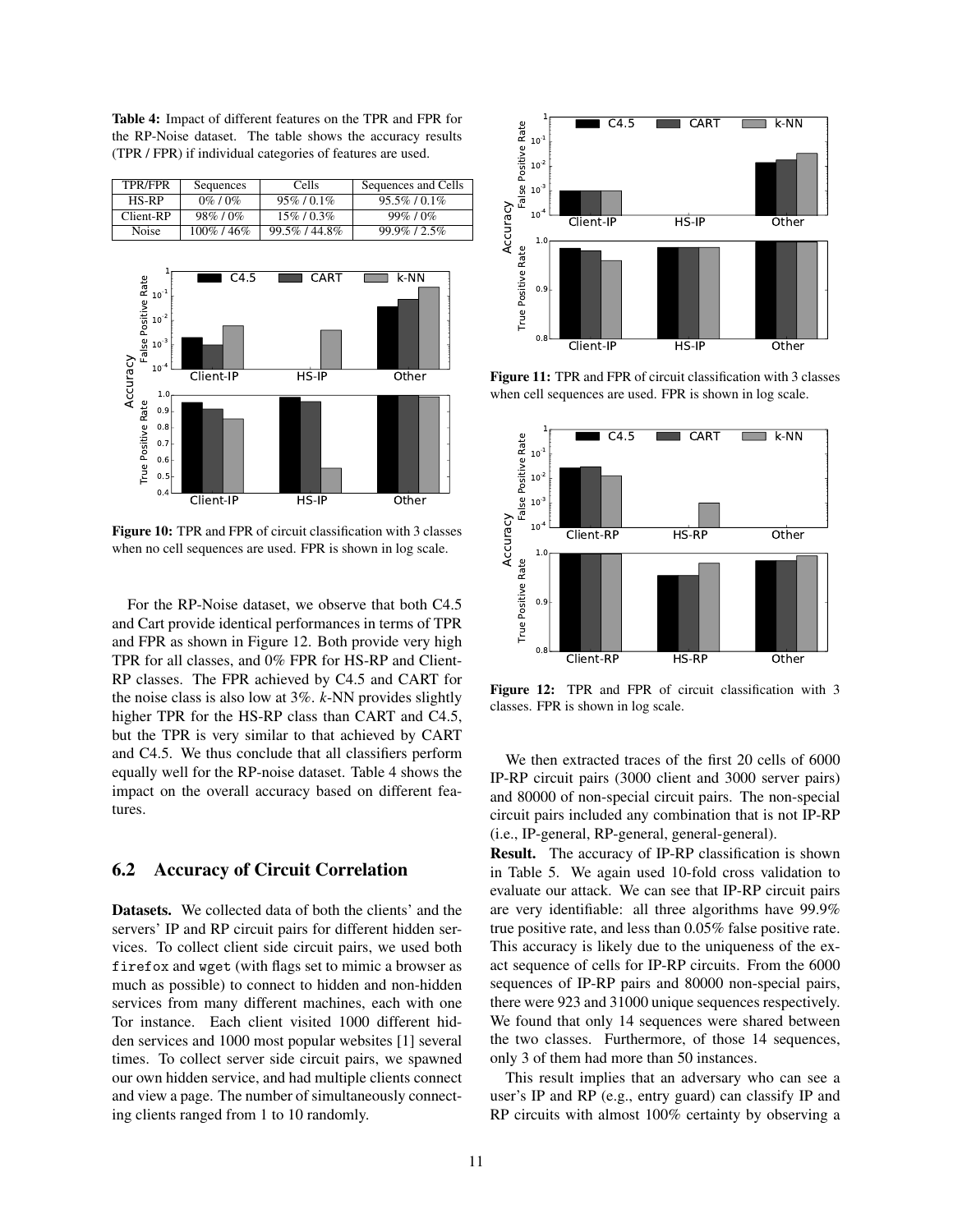|  |  | <b>Table 5: IP/RP Pair Classification</b> |
|--|--|-------------------------------------------|
|--|--|-------------------------------------------|

| Algorithm   | True Positive Rate | <b>False Positive Rate</b> |
|-------------|--------------------|----------------------------|
| <b>CART</b> | 0.999              | $2.07 \cdot 10^{-4}$       |
| C4.5        | 0.999              | $3.45 \cdot 10^{-4}$       |
| $k$ -NN     | 0.999              | $6.90 \cdot 10^{-5}$       |

few cells. Moreover, the attack can be carried out in near real-time speed since we only need the first 20 cells. The attacker can thus effectively rule out most non-sensitive circuits, making data collection much easier.

## 7 Website Fingerprinting Revisited

In this section, we discuss the impact of our observations and attacks on WF, and show the result of applying modern WF techniques to hidden services. We show that the adversary can classify both the clients' and the operators' hidden service activities with high probability.

# 7.1 Adversaries Targeting Hidden Services

Juarez *et al.* [24] recently criticized various WF attacks because they made assumptions which were too advantageous for the adversary, and exacerbated the effectiveness of their attacks. In this section, we discuss some of the points that were raised by Juarez *et al.* [24] and show how our attacks address the concerns in the case of attacking hidden services.

Noisy streams. Previous WF attacks assumed that the adversary is able to eliminate noisy background traffic [10, 35, 36]. For example, if the victim's file download stream (noise) is multiplexed in the same circuit with the browsing stream (target), the attacker is able to eliminate the noisy download stream from the traces. With a lack of experimental evidence, such an assumption might indeed overestimate the power of the attack.

In the world of hidden services, we observed that Tor uses separate circuits for different .onion domains (Section 3). Furthermore, Tor does not multiplex general streams accessing general non-hidden services with streams accessing hidden services in the same circuit. From the attacker's perspective, this is a huge advantage since it simplifies traffic analysis; the attacker does not have to worry about noisy streams in the background of target streams. Furthermore, the previous assumption that the attacker can distinguish different pages loads is still valid [35]. User "think times" still likely dominate the browsing session, and create noticeable time gaps between cells.

Size of the world. All previous WF attacks have a problem space that is potentially significantly smaller than a realistic setting. Even in Wang *et al.*'s "large" open-world setting, the number of all websites are limited to 10,000 [35]. Moreover, different combinations of websites sharing one circuit could make it impossible to bound the number of untrainable streams. This implies that the false positive rate of WF techniques in practice is significantly higher, since the ratio of trained nonmonitored pages to all non-monitored pages go down.

However, in the case of hidden services, the size of the world is significantly smaller than that of the world wide web. Also, while it is true that not all existing hidden services are publicly available, it has been shown that enumerating hidden services is possible  $[6]^3$ . In some cases, the attacker could be mainly interested in identifying a censored list of services that make their onion address public. Furthermore, we do not need to consider the blow up of the number of untrainable streams. Since RP always produces clean data, the number of untrained streams is bounded by the number of available hidden services.

Rapidly changing pages. The contents of the general web changes very rapidly as shown by Juarez *et al.* [24]. However, hidden pages show minimal changes over time (Section 3), contrary to non-hidden pages. The slowly changing nature of hidden services reduces the attacker's false positives and false negatives, and minimizes the cost of training. Furthermore, hidden services do not serve localized versions of their pages.

Replicability. Another assumption pointed out by Juarez *et al.* [24], which we share and retain from previous WF attacks, is the replicability of the results. That is, we are assuming that we are able to train our classifier under the same conditions as the victim. Indeed, we acknowledge that since it is difficult to get network traces of users from the live Tor network, we are faced with the challenge of having to design experiments that realistically model the behavior of users, hidden services, and the conditions of the network. That said, our attacks described above use features that are based on circuit interactions and are independent of the users' browsing habits or locations, which can reduce the false positive rate for the WF attacker.

Based on the above discussion, we claim that our attacker model is significantly more realistic than that of previous WF attacks [10, 35, 36]. While the conclusions made by Juarez *et al.* [24] regarding the assumptions of previous WF attacks are indeed insightful, we argue that many of these conclusions do not apply to the realm of hidden services.

<sup>&</sup>lt;sup>3</sup>As pointed out by a reviewer, it is worth noting that the specific technique used in [6] has since been adressed by a change in the HS directory protocol.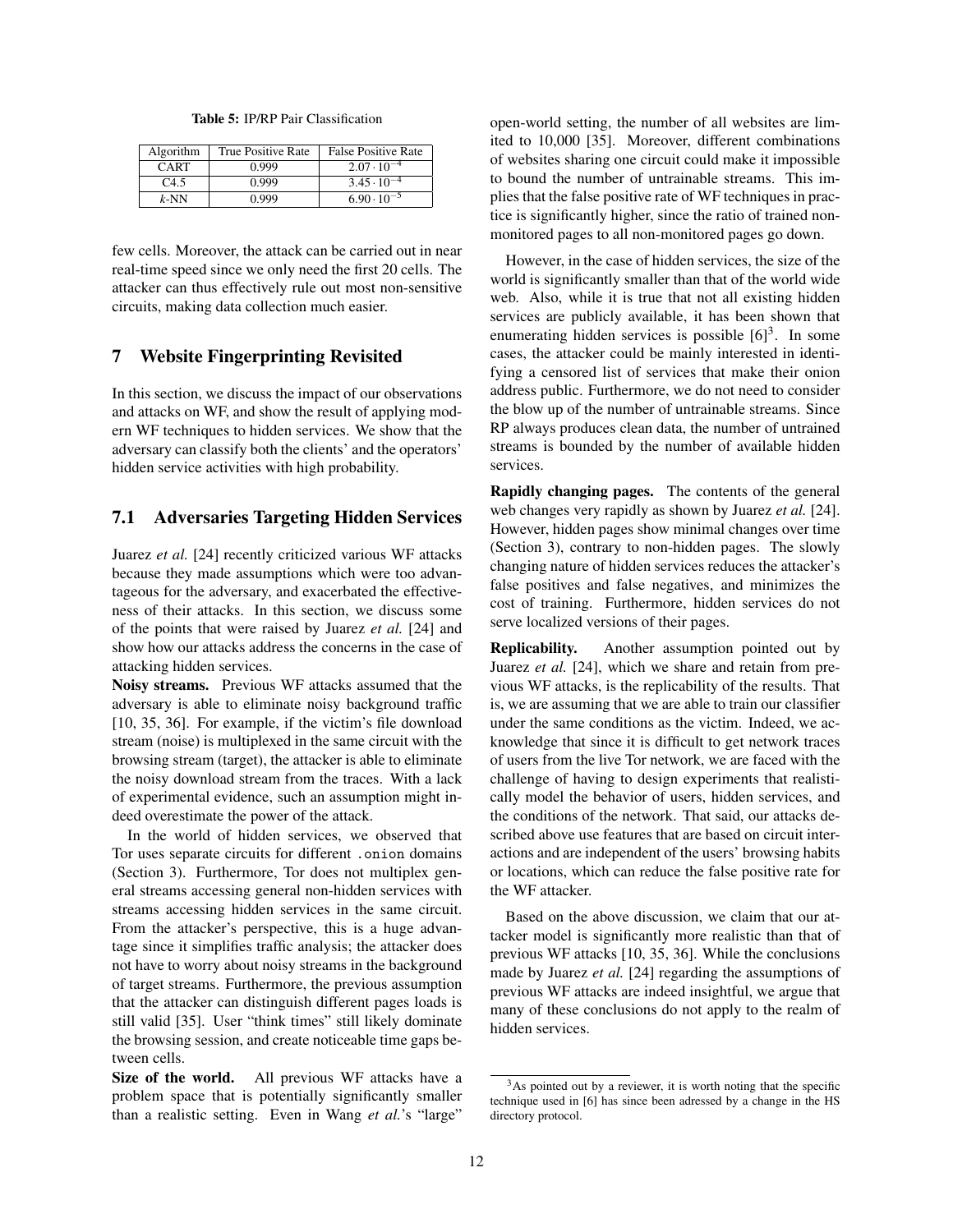## 7.2 Methodology

We first note here that hidden services have significantly lower uptime than a normal website on average. We found that only about 1000 hidden services were consistently up of the 2000 hidden services we tried to connect to. This makes collecting significant amounts of traces of hidden services very difficult. Furthermore, we found that hundreds of the available services were just a front page showing that it had been compromised by the FBI. This introduces significant noise to WF printing techniques: we now have hundreds of "different" pages that look exactly the same. We thus tried to group all of these hidden services as one website. This unfortunately limited our open world experiments to just 1000 websites. We also note that there may be other similar cases in our data, where a hidden service is not actually servicing any real content.

### 7.2.1 Data Collection

We gathered data to test OP servicing a normal user and a hidden service for both closed and open world settings. For the normal user case, we spawned an OP behind which a client connects to any website. We then used both firefox and wget to visit 50 sensitive hidden services that the attacker monitors (similar to experiments in Section 3). Our sensitive hidden service list contained a variety of websites for whistleblowing, adult content, anonymous messaging, and black markets. We collected 50 instances of the 50 pages, and 1 instance of 950 the other hidden services.

For the hidden service case, we first downloaded the contents of 1000 hidden services using a recursive wget. We then started our own hidden service which contains all the downloaded hidden service contents in a subdirectory. Finally, we created 5 clients who connect to our service to simulate users connecting to one server, and visiting a cached page. We then reset all the circuits, and visited a different cached page to simulate a different hidden service. We repeated this experiment 50 times for the 50 monitored hidden services, and once for the other 950 hidden services.

We argue that this setup generates realistic data for the following reasons. First, as shown in Section 3, the actual contents of hidden services changes minimally. Thus servicing older content from a different hidden service within our hidden service should not result in a significantly different trace than the real one. Second, the exact number of clients connected to the service is irrelevant once you consider the results in Section 6. An RP circuit correlates to one client, and thus allows us to consider one client trace at a time. Note that this is how a real-life adversary could generate training data to deanonymize



Figure 13: Accuracy of website fingerprinting attacks in closed world setting.

the servers: it could run its own servers of the cached hidden services, and collect large samples of the servers' traffic patterns.

#### 7.2.2 Website Fingerprinting Hidden Services

We extracted features similar to the ones presented in Wang *et al.* [35] from the data we collected.

- General Features: We use the total transmission size and time, and the number of incoming and outgoing packets.
- Packer Ordering: We record the location of each outgoing cell.
- Bursts: We use the number of consecutive cells of the same type. That is, we record both the incoming bursts and outgoing bursts, and use them as features.

We performed WF in closed and open world settings. In the closed world setting, the user visits/hosts a hidden service selected randomly from the list of 50 pages known to the attacker. In the open world setting, the user visits/hosts any of the 1000 pages, only 50 of which are monitored by the attacker. In either case, the attacker collects network traces of the Tor user, and tries to identify which service is associated with which network trace. We can consider the clients and the servers separately since we can identify HS-IP and Client-IP using the attack from Section 5.1 with high probability.

## 7.3 WF Accuracy on Hidden Services

We ran the same classifiers as the ones used in Section 6: CART, C4.5, and  $k$ -NN.<sup>4</sup> The accuracy of the classifiers in the closed world setting of both client and server is shown in Figure 13. For the open world setting, we varied the number of non-monitored training pages from 100 to 900 in 100 page increments (i.e., included exactly

<sup>4</sup>For *k*-NN, we tested with both Wang *et al.* [35] and the implementation in Weka, and we got inconsistent results. For consistency in our evaluation, we used the Weka version as with the other two classifiers.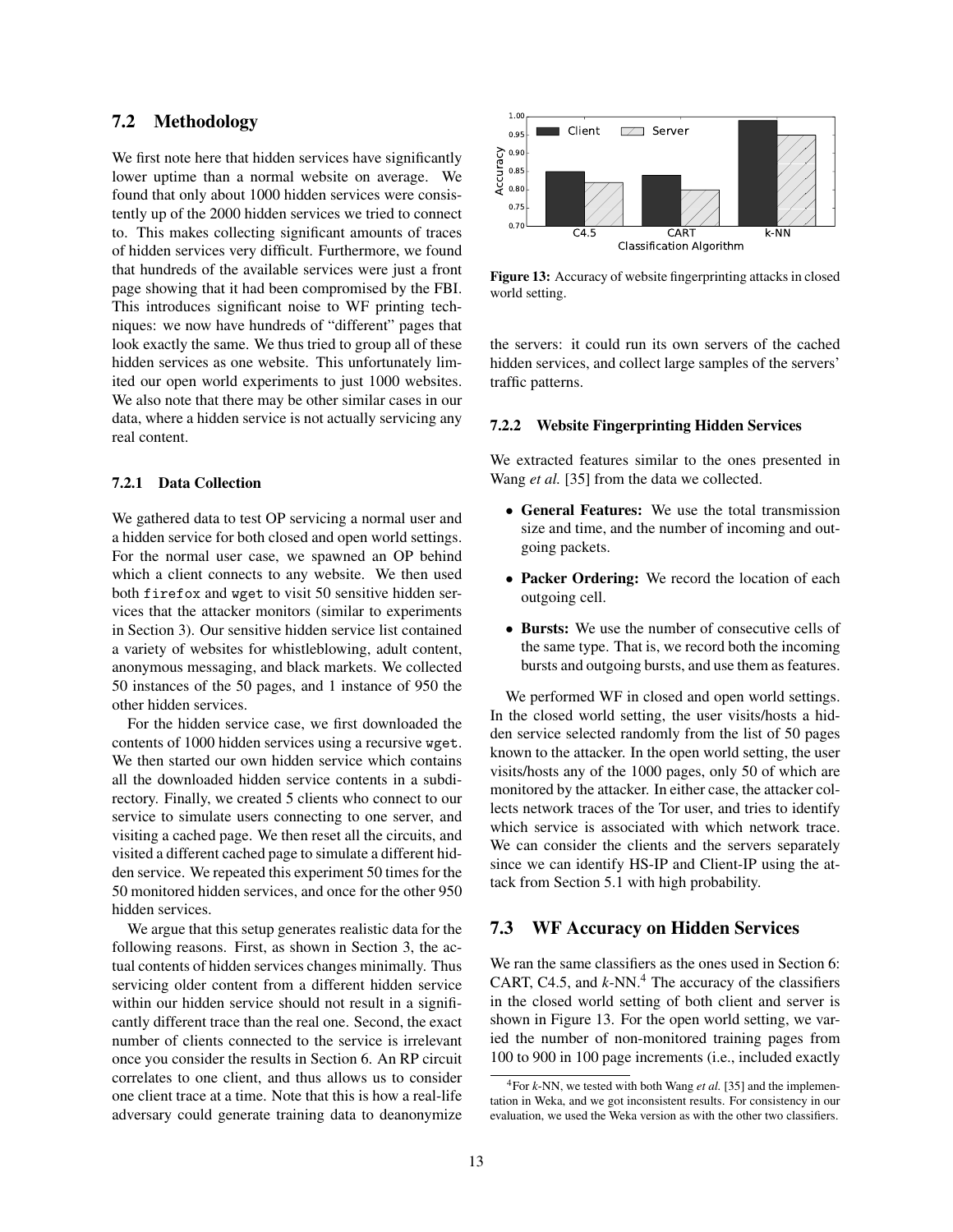

Figure 14: TPR and FPR of the client side classification for different classifiers.



Figure 15: TPR and FPR of the server side classification for different classifiers.

one instance of the websites in the training set), and measured the TPR and FPR. The results of the open world experiment on the clients and the servers are shown in Figure 14 and Figure 15 respectively.

In all settings, we found that *k*-NN classifier works the best for classifying hidden services. We believe this is because *k*-NN considers multiple features simultaneously while the tree-based classifiers consider each feature one after another. In the closed world, the accuracy of *k*-NN was 97% for classifying the clients and 94.7% for the servers. In the open world, the *k*-NN classifier again performed the best. The TPR of *k*-NN reduced slightly as we increased the number of trained non-monitored websites. The TPR ranged from 90% to 88% and 96% to 88% for classifying clients and servers respectively. The FPR steadily decreased as we trained on more non-monitored websites: for classifying clients, it varied from 40% to 2.9% depending on the number of trained pages. Similarly, FPR of classifying servers varied from 80.3% to 7.8% for attacking servers.<sup>5</sup> Though the FPR is too a large for accurate classification when trained only on small number of non-monitored websites, we found that it quickly decreased as we increased the number of websites in the training set.

In general, the classifiers performed better in identifying clients' connections better than the hidden services servers; the TPR was comparable, but the FPR was significantly lower for classifying clients. We believe that this is, at least partially, due to the fact that we are using one real hidden service to emulate multiple hidden services; our data does not capture the differences in the differences in hardware, software, locations, and other characteristics real hidden service servers would have.

## 8 Future Possible Defenses

Our attacks rely on the special properties of the circuits used for hidden service activities. For the first attack (Section 5.1), we used three very identifiable features of the circuits: (1) DoA, (2) number of outgoing cells, and (3) number of incoming cells. To defend against this attack, Tor should address the three features. First, *all* circuits should have similar lifetime. Client IP and hidden service IP lasts either a very short or very long time, and this is very identifying. We recommend that circuits with less than 400 seconds of activity should be padded to have a lifetime of 400-800 seconds. Furthermore, we suggest that hidden services re-establish their connection to their IPs every 400-800 seconds to avoid any circuits from lasting too long. Second, hidden service and client IP should have a larger and varying number of outgoing and incoming cells. IPs are only used to establish the connection which limits the possible number of exchanged cells. We believe they should send and receive a random number of PADDING cells, such that their median value of incoming and outgoing cells is similar to that of a general circuit. We evaluated the effectiveness of this defense on the same dataset used in Section 6.1, and found that the true positive rate for the IPs and RPs fell below 15%. Once the features look the same, the classifiers cannot do much better than simply guessing.

To prevent the second attack (Section 5.2), we recommend that every circuit be established in a pair with the same sequence for the first few cells. If an extend fails for either circuit (which should be a rare occurrence), then we should restart the whole process to ensure no information is leaked. To do this efficiently, Tor could use its preemptive circuits. Tor already has the practice of building circuits preemptively for performance reasons. We can leverage this, and build the preemptive circuit

<sup>5</sup>The results are not directly comparable to previous WF attacks due to the differences in the settings, such as the size of the open world.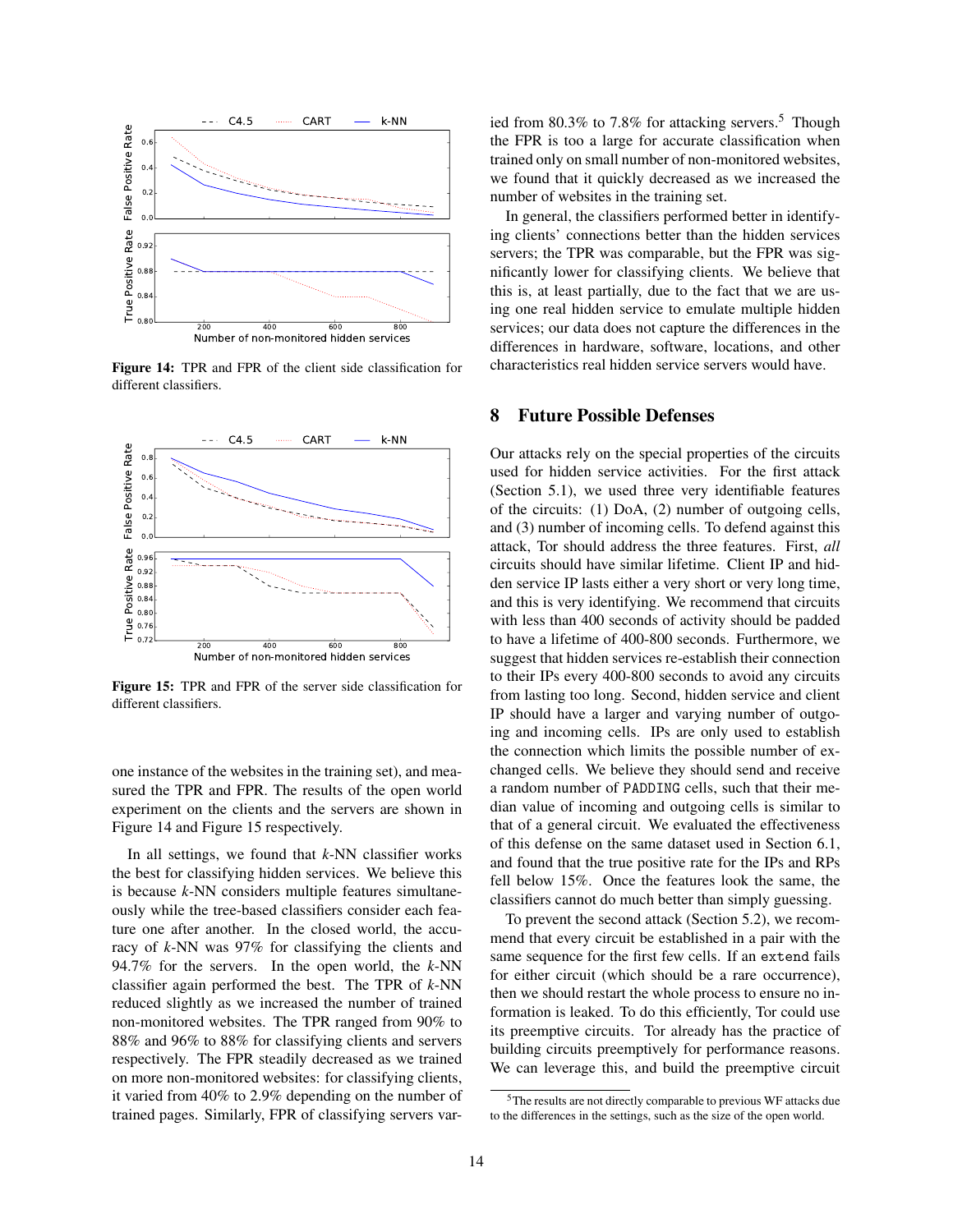with another general circuit with the same sequence as the IP-RP pairs. This would eliminate the second attack.

For WF attacks (Section 7), defenses proposed by previous works [35, 9] will be effective here as well. Furthermore, for the clients, the results of Juarez *et al.* [24] suggest that WF attacks on hidden service would have significantly lower accuracy if an RP circuit is shared across multiple hidden service accesses.

# 9 Related Work

Several attacks challenging the security of Tor have been proposed. Most of the proposed attacks are based on side-channel leaks such as congestion [31, 17], throughput [30], and latency [21]. Other attacks exploit Tor's bandwidth-weighted router selection algorithm [5] or its router reliability and availability [7]. Most of these attacks are active in that they require the adversary to perform periodic measurements, induce congestion, influence routing, or kill circuits.

Our attacks on the other hand, like the various WF attacks, are passive. Other passive attacks against Tor include Autonomous Systems (AS) observers [15], where the attacker is an AS that appears anywhere between the client and his entry guard, and between the exit and the destination.

In addition, several attacks have been proposed to deanonymize hidden services. Øverlier and Syverson [32] presented attacks aiming to deanonymize hidden services as follows: the adversary starts by deploying a router in the network, and uses a client which repeatedly attempts to connect to the target hidden service. The goal is that, over time, the hidden service will choose the malicious router as part of its circuit and even as its entry guard to the client allowing the attacker to deanonymize him using traffic confirmation.

A similar traffic confirmation attack was described by Biryukov *et al.* [6]. The malicious RP sends a message towards the hidden service consisting of 50 padding cells when it receives the rendezvous1 sent by the hidden service. This signal allows another malicious OR along the circuit from the hidden service to the RP, to identify the hidden service or its entry guard on the circuit. Biryukov *et al.* also show how it is possible for the attacker to enumerate all hidden services and to deny service to a particular target hidden service.

## 10 Conclusion

Tor's hidden services allow users to provide content and run servers, while maintaining their anonymity. In this paper, we present the first passive attacks on hidden services, which allow an entry guard to detect the presence of hidden service activity from the client- or the serverside. The weaker attacker, who does not have perfect circuit visibility, can exploit the distinctive features of the IP and RP circuit communication and lifetime patterns to classify the monitored circuits to five different classes.

For the stronger attacker, who has perfect circuit visibility (in the case where the client uses only one entry guard), the attacker runs a novel pairwise circuit correlation attack to identify distinctive cell sequences that can accurately indicate IP and RP circuits.

We evaluated our attacks using network traces obtained by running our own clients and hidden service on the live Tor network. We showed that our attacks can be carried out easily and yield very high TPR and very low FPR. As an application of our attack, we studied the applicability of WF attacks on hidden services, and we made several observations as to why WF is more realistic and serious in the domain of hidden services. We applied state-of-the-art WF attacks, and showed their effectiveness in compromising the anonymity of users accessing hidden services, and in deanonymizing hidden services. Finally, we propose defenses that would mitigate our traffic analysis attacks.

#### 11 Code and Data Availability

Our data and scripts are available at http://people. csail.mit.edu/kwonal/hswf.tar.gz.

#### 12 Acknowledgements

The authors thank Tao Wang and the reviewers for their useful feedback and comments. This reserach was supported in part by the QCRI-CSAIL partnership.

#### References

- [1] Alexa The Web Information Company. https://www.alexa. com.
- [2] Tor Hidden Service Search. https://ahmia.fi.
- [3] Tor. Tor Metrics Portal. https://metrics.torproject. org/.
- [4] ALSABAH, M., BAUER, K., AND GOLDBERG, I. Enhancing tor's performance using real-time traffic classification. In *Proceedings of the 2012 ACM Conference on Computer and Communications Security* (New York, NY, USA, 2012), CCS '12, ACM, pp. 73–84.
- [5] BAUER, K., MCCOY, D., GRUNWALD, D., KOHNO, T., AND SICKER, D. Low-Resource Routing Attacks Against Tor. In *Proceedings of the Workshop on Privacy in the Electronic Society (WPES 2007)* (October 2007), pp. 11–20.
- [6] BIRYUKOV, A., PUSTOGAROV, I., AND WEINMANN, R.-P. Trawling for Tor Hidden Services: Detection, Measurement, Deanonymization. In *Proceedings of the 2013 IEEE Symposium on Security and Privacy* (Washington, DC, USA, 2013), SP '13, IEEE Computer Society, pp. 80–94.